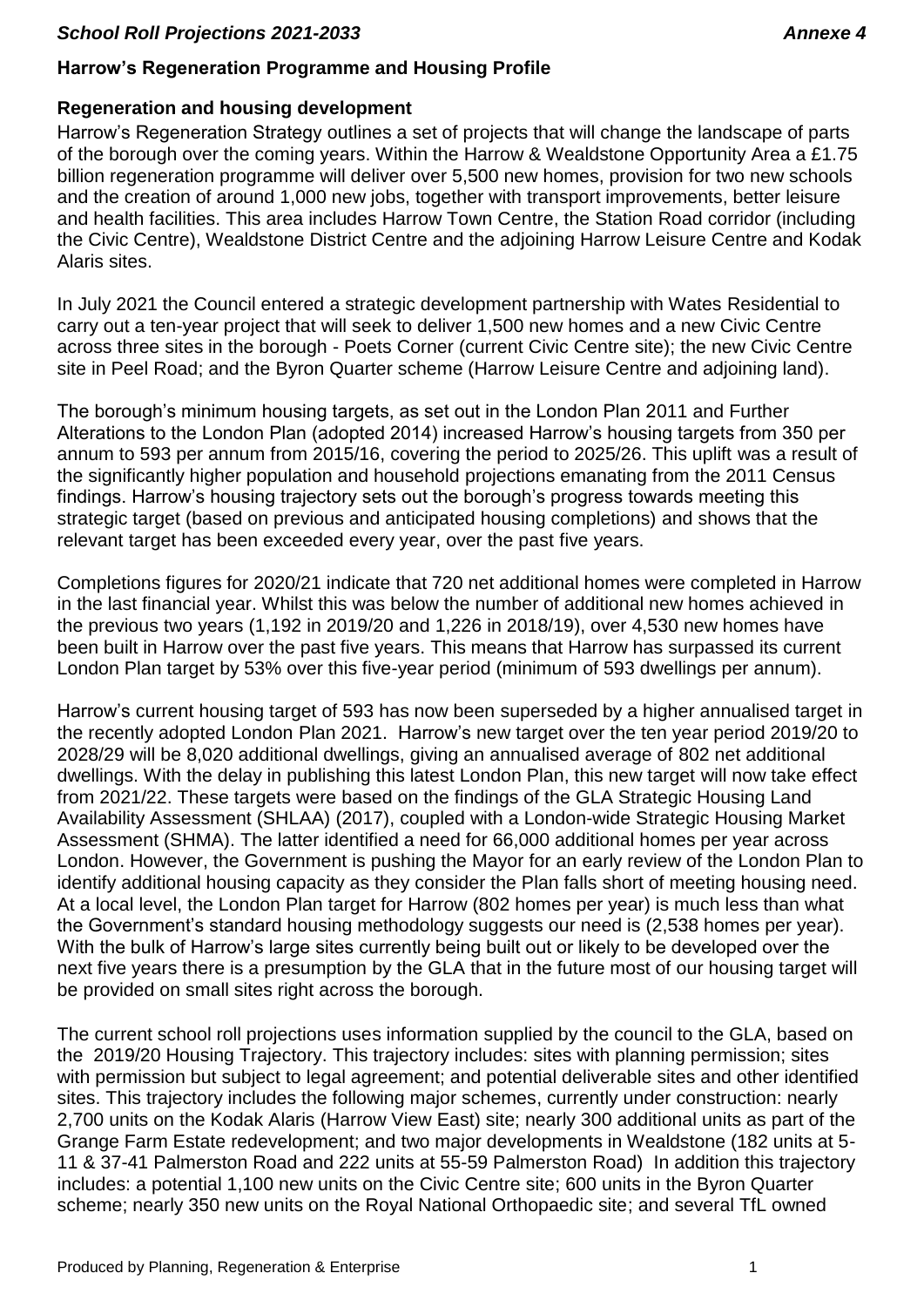station/car park sites. However, as none of these schemes currently benefit from full planning permission the number of dwellings estimated on these sites could change.

It is important that school rolls projections are updated to take account of new housing trajectories and Planning will be producing a new housing trajectory in summer 2021. This will take account of new dwellings completed in the borough in 2020/21 and incorporate permissions for new housing development granted in 2020/21 and other schemes in the pipeline.

However it should be noted that when new housing is factored into population projections, it is not a matter of just adding in additional population into the extra dwellings. In the recent housinglinked projections for Harrow, the additional housing development is judged to be sufficient to facilitate continued strong trend-based growth, but not to drive population growth significantly beyond this rate.

Additionally the specific types of units included in Harrow's 2019/20 Housing Trajectory have not been factored into the population projections (for example: the size of the unit; whether they are houses or flats; social or private housing) and therefore the impact of child yield has not been factored into the school roll projections.

#### **2019/20 Housing Trajectory developments by Planning Area**

Harrow Authority's Monitoring Report for 2019/20 & 2020/21 will contain Harrow's 2020/21 Housing Trajectory. Trajectories show the overall potential housing supply for the borough. The tables below are presented by planning area, including housing developments that propose 50 or more net units by ward. These tables are based on Harrow's 2019/20 Housing Trajectory.

# **North East Planning Area**

Main wards: Belmont, Canons and Stanmore Park.

| Ward             | <b>Name</b>                                                 | <b>Net</b><br>units | <b>Status</b>                              | Anticipated<br><b>First</b><br>completion | <b>Final</b><br><b>Completion</b> | Notes (July 2021                                                                                                           |
|------------------|-------------------------------------------------------------|---------------------|--------------------------------------------|-------------------------------------------|-----------------------------------|----------------------------------------------------------------------------------------------------------------------------|
| Canons           | Brockley Hill,<br>Royal National<br>Orthopaedic<br>Hospital | 347                 | Not started                                | 174 units in<br>2026/27                   | 2027/28                           | Outline permission only and<br>no commencement to date,<br>so slippage                                                     |
|                  | Merrion<br>Avenue,<br>Jubilee House                         | 167                 | Complete                                   | 101 units in<br>2019/20                   | 2020/21                           | 101 residential<br>assisted/independent living<br>units and 70 residential units<br>(for older people). No child<br>yield. |
|                  | Donnefield<br>Avenue,<br>Canons Park<br>Station car<br>park | 100                 | Not started -<br>no planning<br>permission | 100 in<br>2026/27                         | 2026/27                           |                                                                                                                            |
|                  | London Road,<br>land at<br>Stanmore<br>Station              | 265                 | Not started -<br>no planning<br>permission | 265 in<br>2026/27                         | 2026/27                           |                                                                                                                            |
| Stanmore<br>Park | Coverdale<br>Close, Anmer<br>Lodge                          | 120                 | Residential<br>not started                 | 60 in 2022/23                             | 2023/24                           |                                                                                                                            |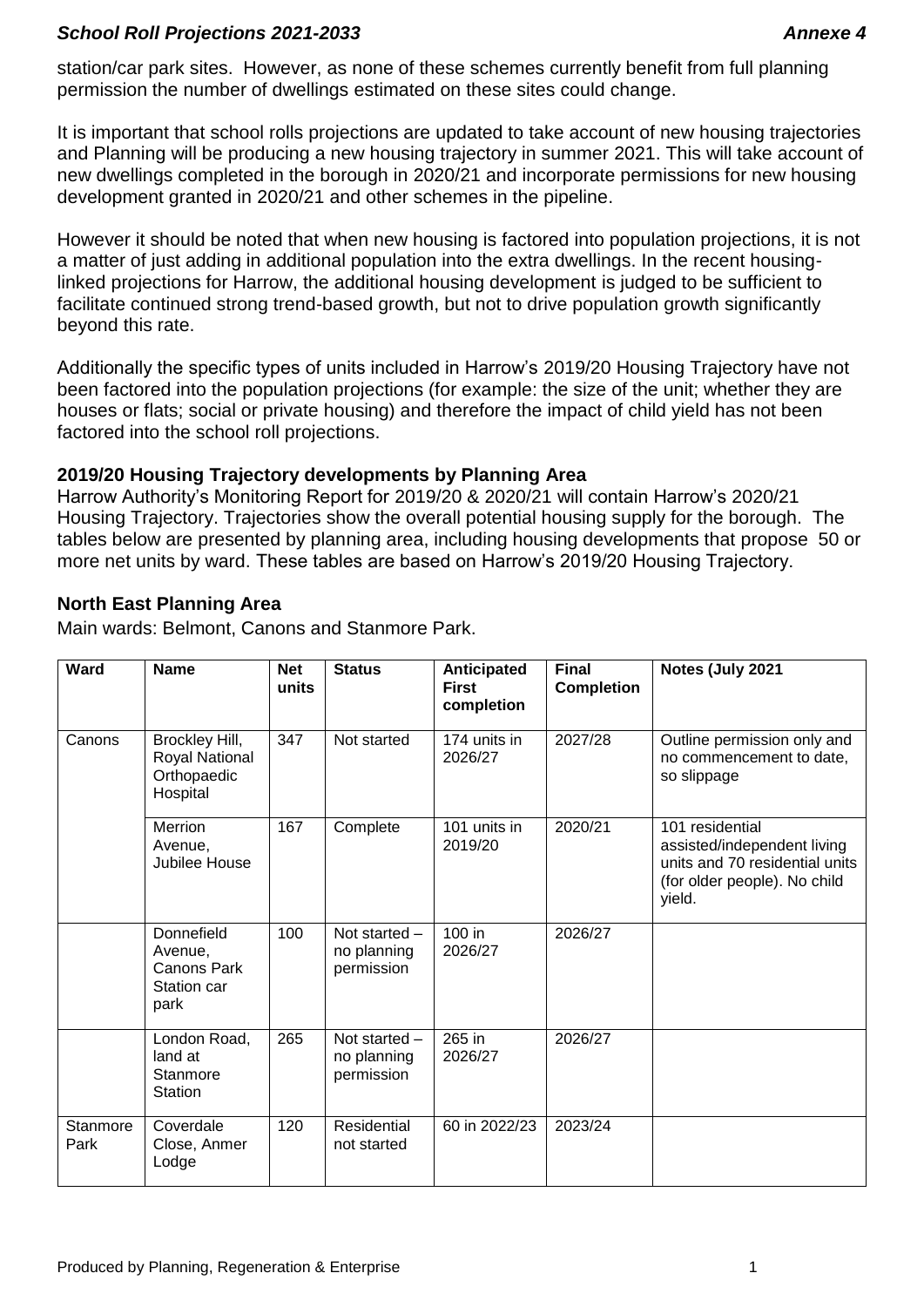# **North West Planning Area**

Main wards: Harrow Weald, Hatch End, Headstone North, Pinner and Pinner South.

| <b>Ward</b>        | <b>Name</b>                                                | <b>Net</b><br>units | <b>Status</b>       | Anticipated<br><b>First</b><br>completion | <b>Final</b><br><b>Completion</b> | Notes (June 2020)                                                                                                               |
|--------------------|------------------------------------------------------------|---------------------|---------------------|-------------------------------------------|-----------------------------------|---------------------------------------------------------------------------------------------------------------------------------|
| Headstone<br>North | Harrow View,<br>Kodak West<br>(former)<br>Zoom<br>Leisure) | 314                 | Work in<br>progress | 25 completed<br>in 2016/17                | 2021/22                           | 290 units completed by end of<br>March 2021. Persimmons<br>anticipate all development will<br>be completed by end of<br>2021/22 |

# **South East Planning Area**

Main wards: Edgware, Kenton East, Kenton West and Queensbury.

| <b>Ward</b>    | <b>Name</b>                               | <b>Net</b><br>units | <b>Status</b>         | <b>Anticipated First</b><br>completion | Final<br><b>Completion</b> | Notes (June 2020)                                        |
|----------------|-------------------------------------------|---------------------|-----------------------|----------------------------------------|----------------------------|----------------------------------------------------------|
| Edgware        | Middlesex House,<br>29-45 High Street     | 165                 | Complete              | 2019/20                                |                            | All complete in<br>2019/20                               |
| Kenton<br>East | Stewart House,<br>Kenton Road,<br>414-416 | 58                  | <b>Not</b><br>started | 2022/23                                | 2022/23                    | Prior Approval office<br>conversion. Not yet<br>started. |

# **Housing Profile: Household size & household population projections**

The Office for National Statistics (ONS) 2018-based household projections were released on 29<sup>th</sup> June 2020. The Principal Household Projection variant show lower levels of household growth compared to both the 2016 based household projections (and the 2014-based projections) which they replace.

They indicate that in the long-term households will continue to increase in Harrow, from around 86,400 households in 2020 to 94,900 households by 2043, a 9.8% increase. This is largely to be expected, as the main driver of household projection growth is the projected change in the overall population. However, the projections show that over the period 2015 to 2022 there is likely to be little change in the overall number of Harrow's households, averaging around 86,400 over this period.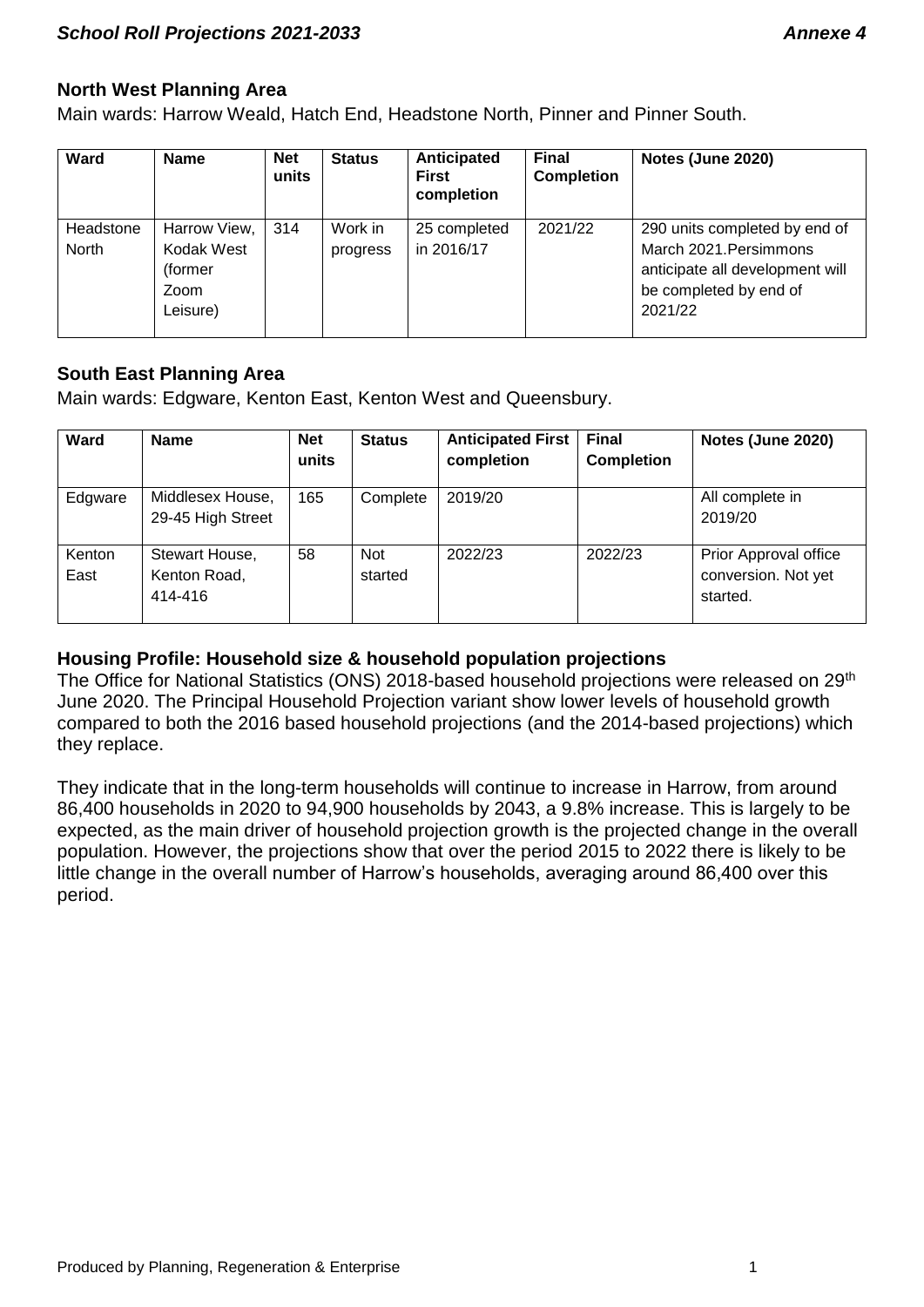

The household projections are generally showing decreases in the average household size (AHS). Nationally the average household size is projected to fall from 2.37 to 2.32 in the ten-year period from 2018 to 2028. The ONS 2018-based Household Projections show that Harrow's AHS is expected to decrease from 2.87 in 2018 to 2.78 by 2028. This level is above the projected national level of 2.32 and the Outer London level of 2.54, for 2028. In terms of rankings the projections show that Harrow's average household size would be the 3<sup>rd</sup> highest in England by 2028, after Newham (2.97) and Leicester (2.8). By 2043 Harrow's AHS could fall further to 2.66, remaining 3<sup>rd</sup> highest in England after Newham and Leicester.

Harrow's existing population has grown considerably within the existing dwelling stock in particular and continues to grow, coupled with higher population density levels. The average household size in Harrow increased from 2.6 in 2001 to 2.8 by 2011, levels higher than the London and Outer London averages. In Harrow the number of households increased by 6.6% between the last two censuses.

These household projections use the 2018-based Sub-National Population Projections (SNPP) as the base, which in turn take the mid-2018 population estimates as their starting point. The 2020 Mid-Year Estimates for Harrow (MYE) were published on 25<sup>th</sup> June 2021 and show that Harrow's overall population increased by 1,178 (0.4%) to 252,338, between mid-2019 and mid-2020, indicating a similar level of growth of 0.4% (1,011) between mid-2018 to mid-2019. These MYEs show a slightly higher population estimate for Harrow, compared to the ONS 2018-based Sub-National Population Projections (SNPP) for 2020, which were published on 24<sup>th</sup> March 2020. As previously mentioned, the household projections referred to in this paper are the 2018-based principal housing projections, but the ONS has also released four further variant projections. These do not replace the principal household projections, but provide a range of alternative scenarios which show the consequences of particular sets of assumptions. Three of the variant projections make different assumptions about migration, whilst the fourth variant projects forward household representative rates (HHR). For Harrow the variant household projections show that by 2026 the total number of households could be as low as 88,100 (using the projected HRR from 2001 to 2041) or as high as 93,000 (using 10-year migration trends).

It should be noted that, with the exception of the 2020 MYEs, all current population populations were produced before the current Covid-19 pandemic, officially regarded as starting in March 2020. The 2020 MYEs only take into account population changes within the first three months of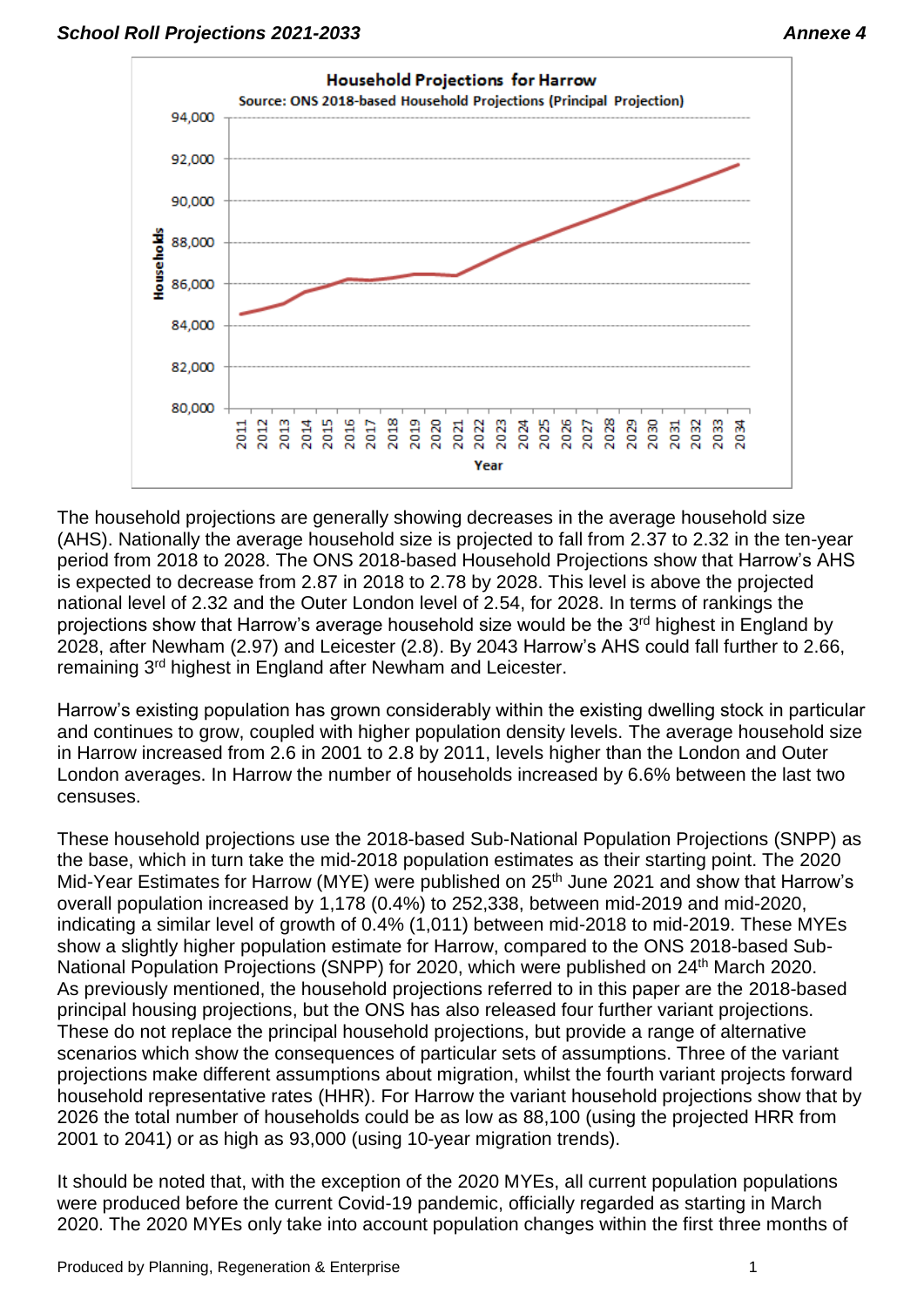the pandemic, with the most signicant change being a higher number of deaths. The pandemic also occurred at at time when typically population projections are perhaps perceived to be at their weakest, as much of the underlying migration data used in the projections is census-based and all current projections use the 2011 Census, which is now ten years old.

The 2021 Census was taken in March 2021, so the results of this will feed into all future rounds of population projections and lead to a rebasing of MYEs back to 2012. The 2021 MYE will be 2021 Census-based and will be released in September 2021. The ONS has confirmed that the 2020 based Sub-National Population Projections (SNPP) will not now be published, so 2021-based SNPPs will be released in summer 2023. Similarly the GLA's 2022-based Round of Demographic Projections will not be available until summer 2023.

Harrow has a large stock of houses (as opposed to flats), which can be fairly easily be extended, via side and rear extensions and loft conversions. In recent years the Government has changed Permitted Development rights so that householders can build larger extensions by obtaining Prior Approval from councils. Such extensions could be accommodating Harrow's growing population to a large extent and leading to lower levels of out-migration. Nevertheless the 2011 Census showed that there are high levels of overcrowding in the borough, although in some cultures this could be more acceptable than in others. Housing supply from all providers increased Harrow's housing stock by an additional 720 homes in 2020/21. In 2019/20 around 1,200 net new dwellings were completed in the borough, just below the 1,226 completed the previous year - the highest and second highest number of completions achieved in any year during the current plan monitoring period (from 2009/10). With the current high levels of house building in the borough this could help alleviate overcrowding and lead to the projected gradual fall in the AHS. However, 47% (622) of the new units (gross) completed in 2018/19 were one bedroom dwellings and only 9% (121) of the total completions had three or more bedrooms.

# **South West Planning Area**

Main wards: Harrow on the Hill, Rayners Lane, Roxbourne, Roxeth and West Harrow.

| <b>Ward</b>           | <b>Name</b>                                                                                   | <b>Net</b><br>units | <b>Status</b>                                                                      | <b>First</b><br>completion | <b>Completion</b> | Notes (June<br>2020)                        |
|-----------------------|-----------------------------------------------------------------------------------------------|---------------------|------------------------------------------------------------------------------------|----------------------------|-------------------|---------------------------------------------|
| Harrow on<br>the Hill | <b>Grange Farm Estate</b>                                                                     | 302                 | Work in progress on<br>Phase 1                                                     | 35 in<br>2020/21           | 2023/24           | Phase 1 start<br>in 2020/21,<br>so slippage |
| Rayners<br>Lane       | Rayners Lane/High<br>Worple, part of<br>Rayners Lane<br>Station car park                      | 127                 | Not started – no<br>planning permission                                            | 127 in<br>2026/27          | 2026/27           |                                             |
| Roxbourne             | Alexandra Avenue,<br>219, former Matrix<br><b>PH</b>                                          | 60                  | Complete                                                                           | 2019/20                    | 2019/20           | All complete                                |
|                       | Northolt Road, 152-<br>174, Townsend<br>House & Eaton<br>House                                | 116                 | Complete                                                                           | 2019/20                    | 2019/20           | All complete                                |
|                       | Northolt Road<br><b>Business Use Area</b><br>(North and South),<br>South Harrow (EM1<br>part) | 241                 | Not started - various<br>sites - not all covered<br>by planning<br>permissions yet | 100 in<br>2023/24          | 2027/28           |                                             |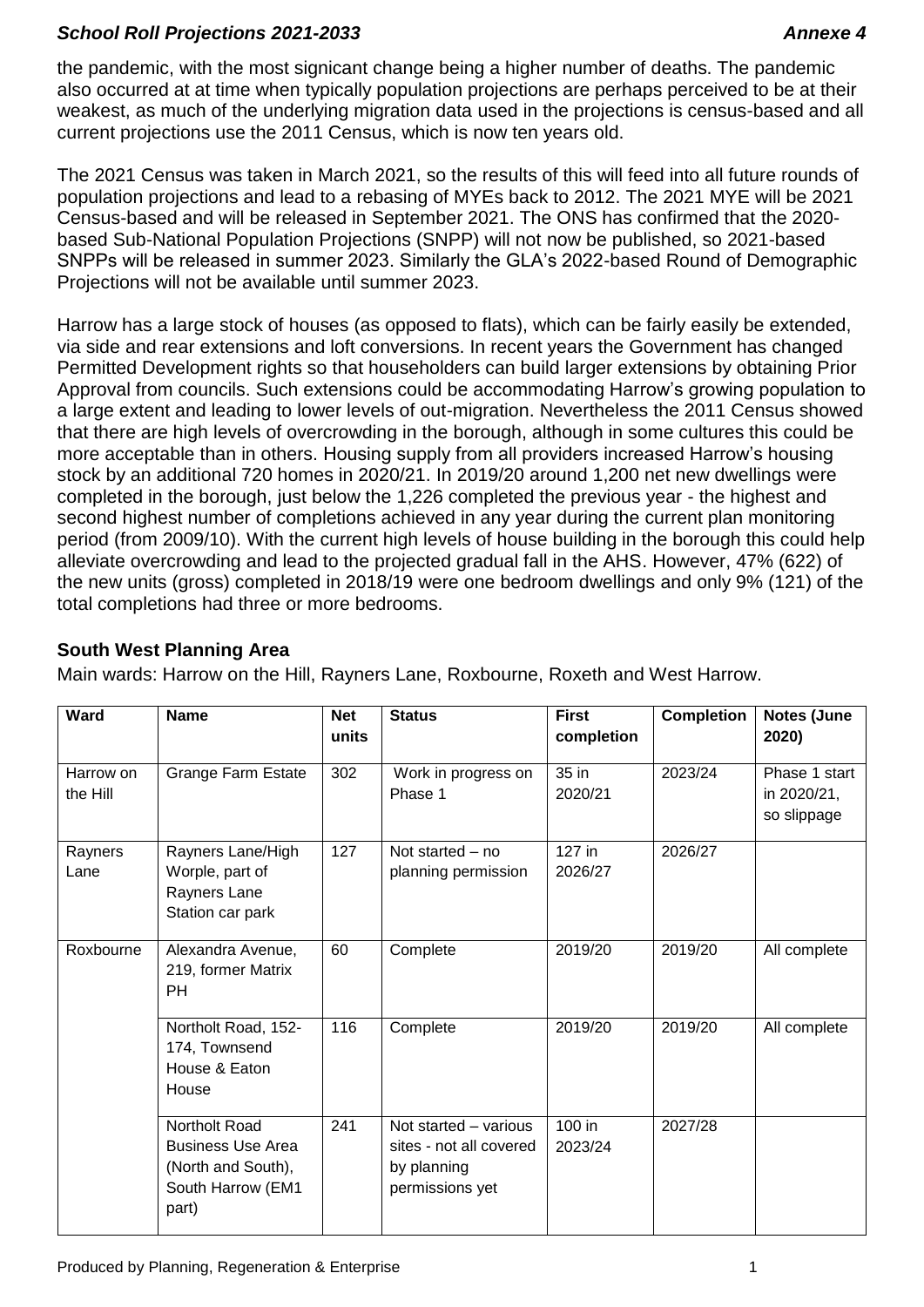# **Central Planning Area**

Main wards: Greenhill, Headstone South, Marlborough and Wealdstone

| <b>Ward</b> | <b>Name</b>                                                                      | <b>Net units</b>                                                                                               | <b>Status</b>                                           | <b>First</b><br>completion | <b>Completion</b> | <b>Notes (July</b><br>2021)                                                       |
|-------------|----------------------------------------------------------------------------------|----------------------------------------------------------------------------------------------------------------|---------------------------------------------------------|----------------------------|-------------------|-----------------------------------------------------------------------------------|
| Greenhill   | St. Johns Road, 1-<br>3, Cumberland<br>Hotel                                     | 200                                                                                                            | Complete                                                | 2020/21                    | 2020/21           | All complete                                                                      |
|             | Woodlands Road,<br>Watkins House &<br>former Sea Cadets<br>site                  | 78 flats (56 in<br>extra care unit);<br>plus 22 flats incl<br>2 wheelchair<br>units with no age<br>restriction | Work in<br>progress                                     | 2021/22                    | 2021/22           | Work<br>commenced in<br>2019/20. Child<br>yield unlikely or<br>very low.          |
|             | Harrow-on-the-Hill<br>Station area                                               | 600                                                                                                            | Not started -<br>no planning<br>permission              | 300 in<br>2026/27          | 2027/28           | Pre-app<br>discussions with<br>TfL only $-$ no<br>identified<br>developer         |
|             | Gayton Road,<br>Gayton Road car<br>park, Sonia Court<br>& former library<br>site | 346                                                                                                            | Complete                                                | 128 in<br>2018/19          | 2019/20           | All complete                                                                      |
|             | Kymberley Road,<br>Queens House                                                  | 92                                                                                                             | Complete                                                | 2020/21                    | 2020/21           | All complete                                                                      |
|             | Congress House,<br>Lyon Road                                                     | 54 (office<br>conversion)                                                                                      | Work not<br>started                                     | 54 in<br>2022/23           | 2022/23           | Pre-app<br>discussions on<br>new build<br>scheme could<br>yield over 200<br>units |
|             | Greenhill Way, Car<br>Park South                                                 | 90                                                                                                             | Not started -<br>no planning<br>permission              | 90 in<br>2026/27           | 2026/27           |                                                                                   |
|             | College Road, 15-<br>29 (Phase 2), adj<br>former Post Office                     | 94                                                                                                             | <b>No</b><br>permission<br>yet. Work<br>not started.    | 94 in<br>2026/27           | 2026/27           |                                                                                   |
|             | Tesco/Cinema/<br>V2V Community<br>Church, Station<br>Road                        | 668                                                                                                            | Work started<br>on former<br>cinema site<br>in 2020/21. | 78 in<br>2023/24           | 2025/26           | Uncertainty<br>over Tesco<br>scheme                                               |
|             | Lowlands Road,<br>59-65, The Heights                                             | 119                                                                                                            | Work not<br>started                                     | $119$ in<br>2022/23        | 2022/23           | Office<br>conversion                                                              |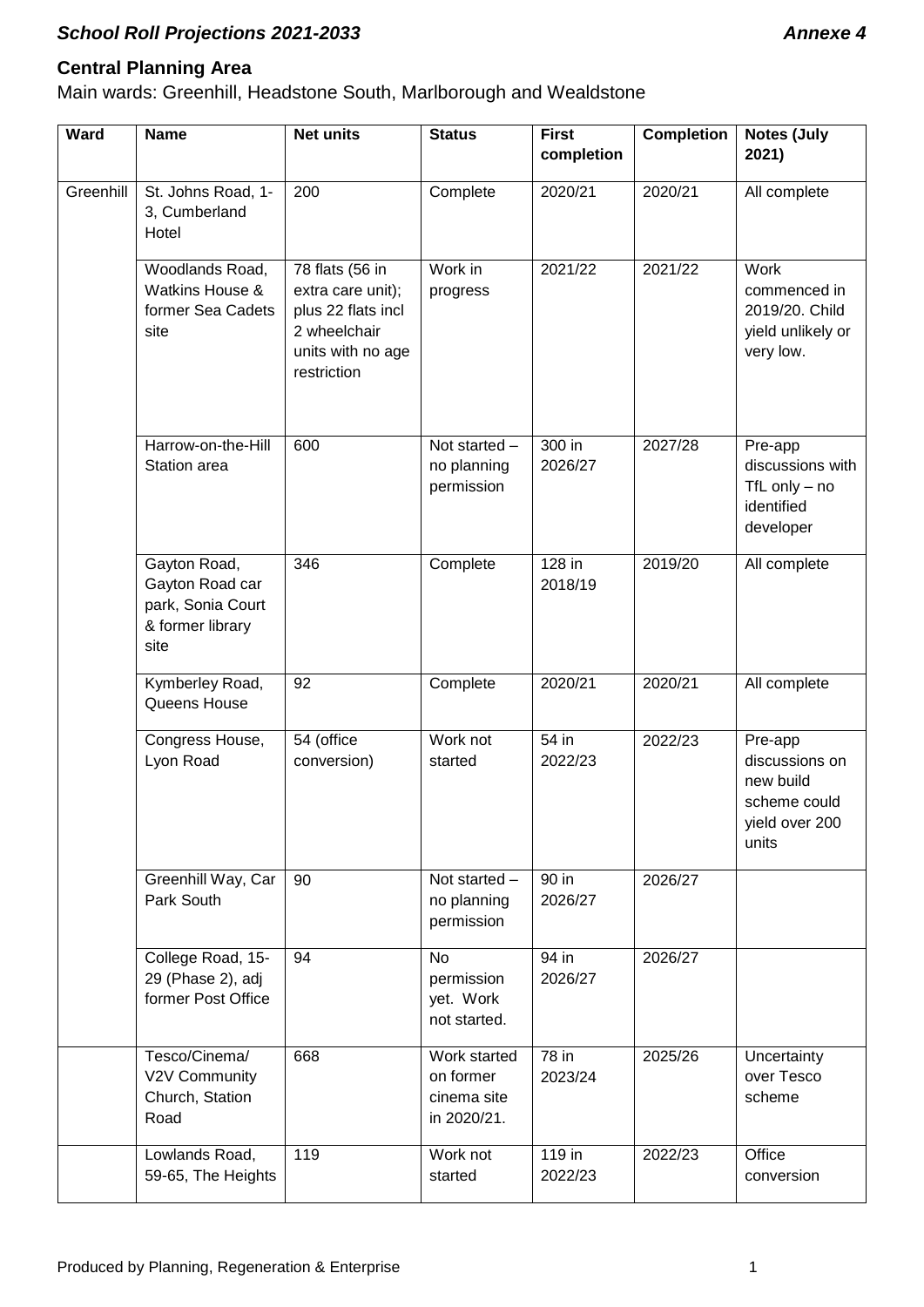#### Lowlands Road, 33-39 104 Work not started – permission granted April 2021 104 Co-living units so child yield unlikely

| Ward                             | <b>Name</b>                                                                   | <b>Net units</b>                                                                          | <b>Status</b>                                                                                                    | <b>First</b><br>completion          | <b>Completion</b> | Notes (June<br>2020)                                                                          |
|----------------------------------|-------------------------------------------------------------------------------|-------------------------------------------------------------------------------------------|------------------------------------------------------------------------------------------------------------------|-------------------------------------|-------------------|-----------------------------------------------------------------------------------------------|
|                                  | College<br>Road, 118-134 &<br>Headstone Road,<br>$5 - 9$                      | 70                                                                                        | Work not<br>started.                                                                                             | 70 in<br>2020/21                    | 2020/21           | Prior Approval<br>for office<br>conversion now<br>lapsed                                      |
| Headstone<br>South/<br>Greenhill | Pinner Road, 12-<br>22, Quality<br>(Harrow) Hotel                             | 64                                                                                        | Complete                                                                                                         | 64 in<br>2019/20                    | 2019/20           | Complete                                                                                      |
| Marlborough                      | Harrow View,<br><b>Kodak East</b>                                             | 2,686                                                                                     | Work in<br>progress on<br>Phase D7 &<br>B1. Phases A,<br>C1, D1, D2,<br>D4, D5 and D6<br>have<br>permission too. | 78 units<br>completed in<br>2020/21 | 2025/26           | 156 units<br>completed in<br>total by end of<br>March 2021 in<br>Phase D7.                    |
|                                  | Palmerston Road,<br>5-11 & 37-41,<br>Masons Avenue,<br>27-33 & adjacent<br>47 | 182                                                                                       | Mayor has<br>given<br>permission re<br>P/1619/16.<br>Work in<br>progress.                                        | 90 in<br>2021/21                    | 2022/23           | Work<br>commenced in<br>2019/20, so<br>completion<br>possibly<br>2022/23                      |
|                                  |                                                                               | 56                                                                                        | Remainder of<br>Site $6 - no$<br>planning<br>permission                                                          | 56 in<br>2026/27                    | 2026/27           |                                                                                               |
|                                  | Palmerston Road,<br>55-59                                                     | 222 co-<br>living units<br>(sui<br>generis<br>use).<br>Counted as<br>74 housing<br>units. | Work in<br>progress                                                                                              | 2021/22                             | 2021/22           | Work<br>commenced in<br>2019/20.<br>Unlikely to be<br>child yield from<br>this<br>development |
|                                  | Canning Road,<br><b>Premier House</b><br>(part 2nd, 3rd & 4th<br>floors)      | 55                                                                                        | Work not<br>started                                                                                              | 55 in<br>2022/23                    | 2022/23           | Not started                                                                                   |
|                                  | Christchurch<br>Avenue, Leisure<br>Centre,<br>associated land &               | 600                                                                                       | No permission<br>yet. Work not<br>started.                                                                       | 150 in<br>2025/26                   | 2027/28           |                                                                                               |